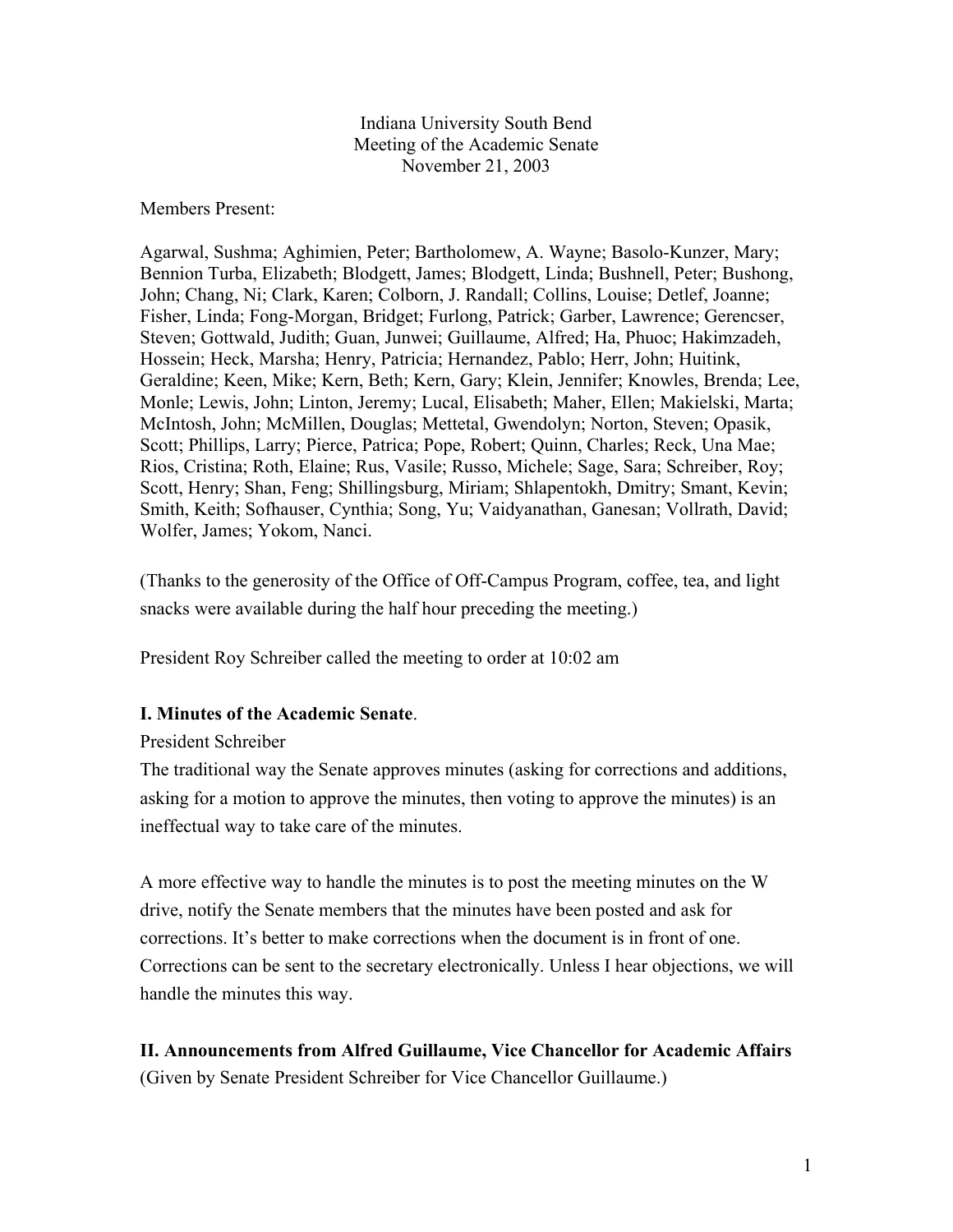#### A. Dean's Seminar

After the Senate meeting, Kevin Smant, Lecturer, History/Education will present his research on "'I Think Old Abe Will Win It:' Politics and Elections in an Age of Civil War." It's about the presidential election of 1864. Please do attend.

#### B. American Democracy Project

The project is underway. Please check the Vice Chancellor's newsletter for details.

C. Approval of programs from the Indiana Higher Education Commission. Recently, the Higher Education Commission approved a couple of IUSB programs. One is the MA and MAT in English. They also approved minors in International Studies and African-American studies.

### **III. Report from Chancellor Reck.**

### A. IUSB Distinguished Teaching Award

It is my pleasure to announce this year's Distinguish Teaching Award recipient, Dr. Rebecca Torstrick, clearly a very talented teacher in the classroom. Her course syllabi show that professor Torstrick uses a variety of teaching and learning strategies in her anthropology and women's studies courses: lectures with questions, class role play, small group work which often include student research, and independent projects. At the same time Becky has been active in teaching-related activities across our campus and university For example, she co-chairs the Academic Excellence Taskforce of the Campus Directions Committee. She is a member of the General Education Taskforce. She has brought speakers and conferences to IU South Bend. She has worked very vigorously with the faculty to develop the Identities Project, a major initiative coming from the general education recommendations.

Becky has also been very active in scholarship. In 2000 the University of Michigan published her first book entitled *The Limits of Coexistence: Identity Politics in Israel*. She is currently working on a text to teach students clearly and concisely about the complexities of society and culture in Israel. As most of you know, Becky is a Fulbright scholar teaching and working on this text in Israel at this time. Thus, she is not able to be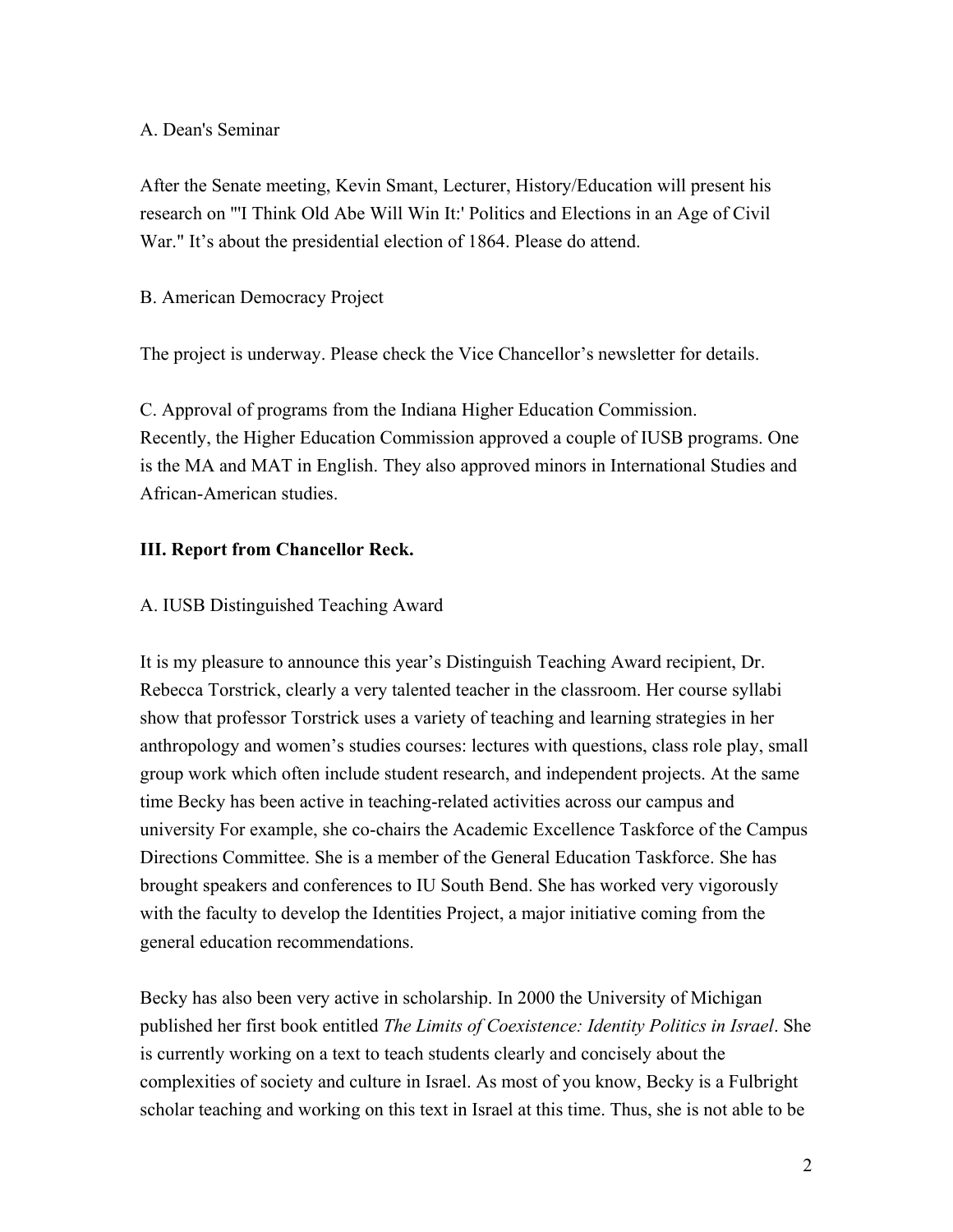here to accept IU South Bend's Distinguished Teaching Award. Instead, Professor Mike Keen will accept the award on Becky's behalf. Our congratulations to Rebecca Torstrick. Let's give her a hand.

(Mike Keen comes to the podium to accept the award. He reads from the plaque)

Indiana University South Bend Distinguished Teaching Award presented to Professor Rebecca L. Torstrick, department of Sociology and Anthropology. November 2003.

I'm privileged to accept this award on behalf of Becky. I'm honored to have been able to work with such a fine colleague for the last several years. I can personally attest to her excellence in the classroom and beyond, having been her chair for five year. She has also been an invaluable confident and consultant and, I think we all know, one of our most tireless servants.

Since she is not here, she still is getting her email. I would suggest that you send her a personal congratulation to let her know of our appreciation.

The only final observation I would like to make is that Becky in my estimation is exemplary of many of the fine colleagues we have been able to hire over that last decade. I've been impressed with the incredible innovation and energy you have brought to this campus. I think it bodes will for our future. And I expect we will see many of you standing down here in the years to come. Thank You.

B. Message from IU President Herbert.

Ken Gros Louis agreed to serve as interim Senior Vice President for Academic Affairs and the IU Bloomington Chancellor. This will be affective January 1, 2004.

Additionally, President Herbert announced that the change in title and expanded responsibility for Vice President Charlie Nelms. His new title will be Vice President for Institutional Development and Student Affairs This expands his portfolio and will include service as IU's chief student affairs officer and chief diversity officer. In addition he will coordinate several other functions including, but not limited to, institutional research and analysis, university goals, effectiveness and accountability activities, regional accreditation activities, and Chancellor five year reviews.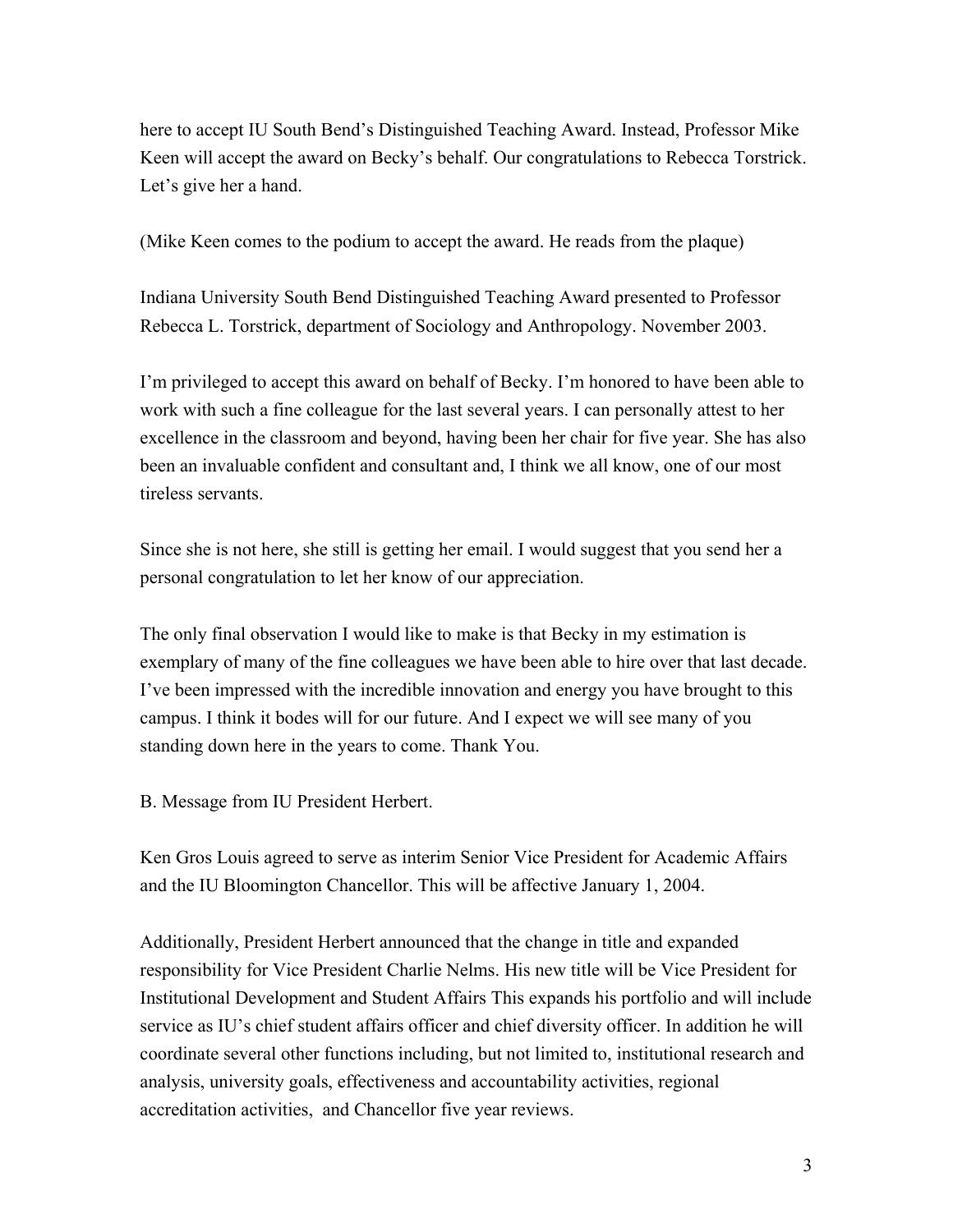#### C. Update on Student Housing Initiative

We have made significant progress in my opinion. We had a very important meeting on November 6. We had a video conference with IU architect, Bob Meadows, his people and our team. A Scope of Study has been developed by the IU architect office. I have revised it and approved it. It has now been shipped out for bids. And as soon as we settle the cost, we will move forward on a deep analysis with regard to the land that we have in consideration for student housing. This scope of study will include looking at the infrastructure of the land with regard to topics such as are there any environmental concerns with regards to utilities, storm sewers, etc. This type of study is needed to give us a heads up on hidden cost we did not predict. This study will be presented to the IU Board of Trustees in February or March. We hope that it is a good report, a clean report.

So we have made a major step and are moving forward.

On the bridge we have also made a step forward. The Project Cooperative Agreement, known as the PCA, has been revised and is now entitled nonstandard PCA. It has moved from the Army Corp office in Detroit to the Cincinnati office. That is progress. You don't know how hard I've worked to get it to Cincinnati. After it is approved in Cincinnati, it will go to Washington, D.C.

#### D. Land Acquisition

Another good piece of news that I just received this morning is a draft of a letter about the two million dollars given to us for land acquisition. I was asked to approve this letter. The letter is from IU President Herbert to Governor Kernan. I will read just the first part.

"The Trustees of Indiana University and I respectfully request authorization to proceed with the acquisition of land at Indiana University South Bend. The 2003 General Assembly granted two million dollars for this project. The acquisition is funded through bonding authorities"

As I understand, once we get Governor Kernan's approval, we are on our way.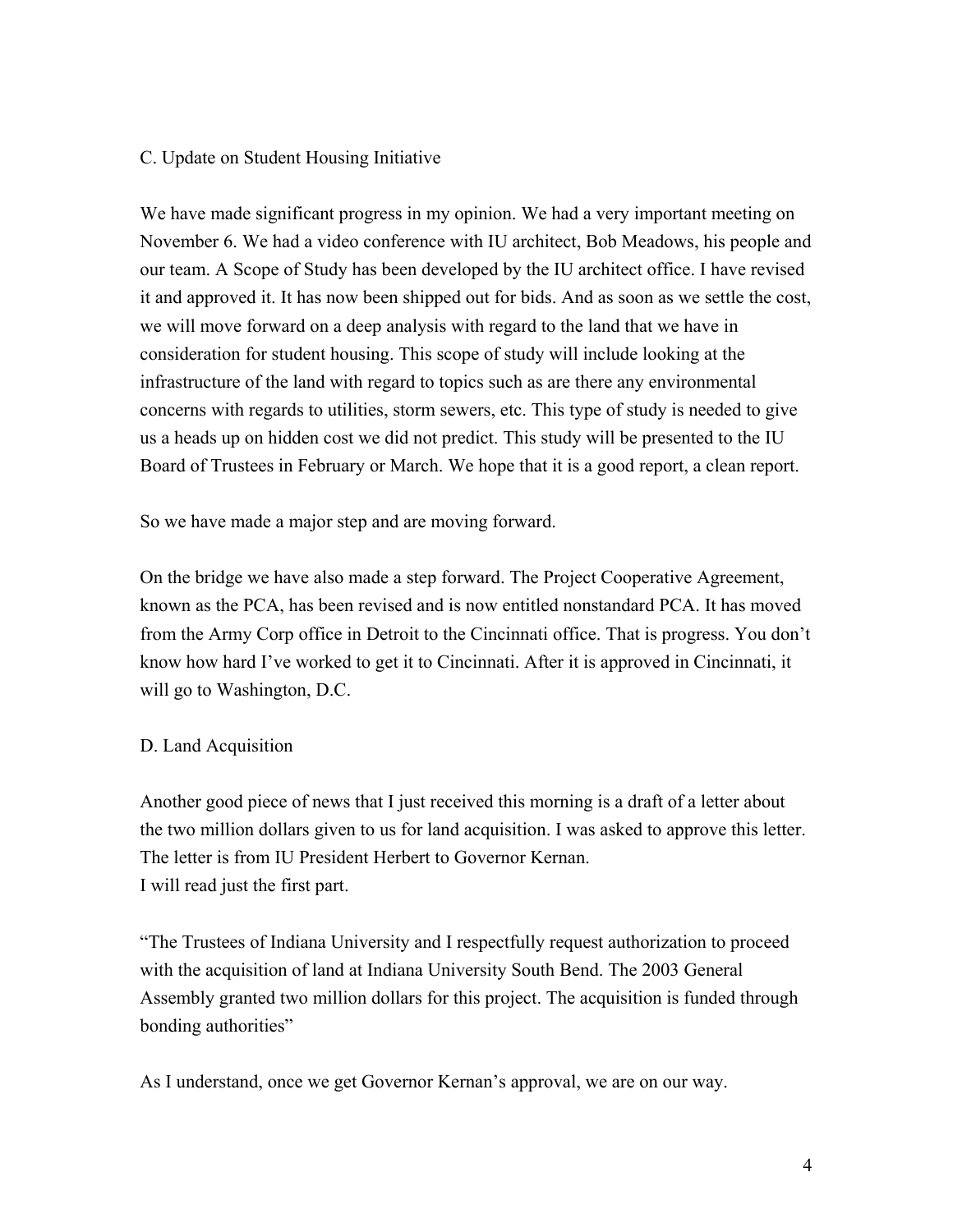#### E. Enrollment Management

In my email this morning was the final report from our consultant, Dr. Jim Gyure from the University of Pittsburg at Johnstown. I think the Enrollment Management Advisory Committee will find this report very useful for our campus. A lot of thought has gone into it and there are recommendations that we will look at very seriously.

We are moving forward on that front, enrollment management, and at the all campus meeting in January I will give you more of an update.

#### F. Homecoming

Homecoming was a great success. I hope you were able to participate in some of the events. I think for the first time we were able to reach a high level of spirit. It was good to see students, community members, and our alumni rooting for the basketball teams. I commend everyone involved.

#### G. Vice Chancellor Searches

Another piece of good news is that we have a Vice Chancellor of Information Technologies. Her name is Dr. Pat Ames. She is currently at the California State University at Fullerton. She will start her first day of work on January  $5<sup>th</sup>$ , 2004. She will be at our all campus meeting and you will get to meet her at that time.

The search for the Vice Chancellor for Fiscal and Administrative Affairs is in the stage of reference calling. I did receive the report from the search committee. I'm in the process of talking to references. I will be leaving at 11:15 am to talk with a reference.

#### H. IRB Situation

Here is the latest update. You have probably seen several numbers floating around. Not until this week was I told there are 113 files. You have seen 119 and 117. But the real number is 113. Of that 113, 47 have been approved. So that means that research is ongoing. Twenty-eight have been closed. So that means the projects are complete. What this leaves is a remainder of 38 studies which are still under review. Every one of these 38 studies has received initial contact from a Bloomington IRB committee member and they have been given instruction as to what they need to do to complete the process.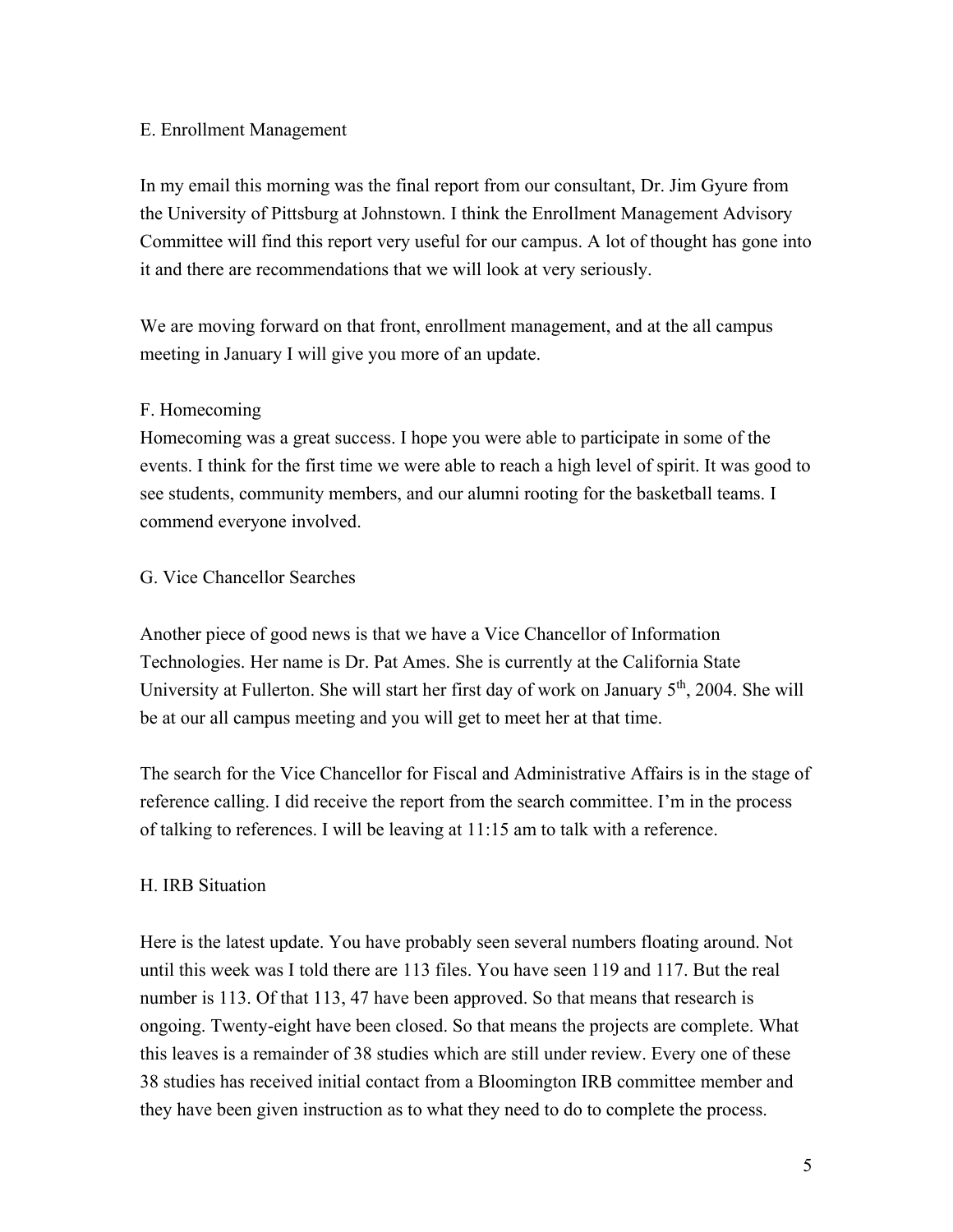The prediction is that we will have finished this process around the first week of **December** 

In closing I would like to remind everyone of our Christmas party on December  $12<sup>th</sup>$ . It will be at 7 pm in the Associates building. Please come and enjoy the holiday spirit with us. Also, our all campus meeting will be January 9, at 9 am. A continental breakfast will follow.

#### **IV. Report from the Budget Committee.**

The report was presented by Paul Herr. The report can be found at: W:\AcadSenate\SenMin03-04\Budget Spreadsheet.xls

It has been the goal of the Budget Committee over the past couple years to give two reports a year, one in the fall about what has happened during the summer in the budgeting process with the state legislature and the final budget allocations of the campus and then in the spring about the budget hearings and what we recommended.

So this is the falls report and what I want to share with you is the revenue picture, the expenditure pattern, and a little bit more about the some of the expenditure make out of the reallocations and some new monies that came into the campus.

#### **Ouestions**

#### Ellen Maher

S & E in the four years period has doubled. Yet, we have been getting virtually no increase at the department level. What is in this there that has been driving it up so much?

#### Mary Ann Zemke

The largest amount is due to the reclassification of capital assets. Before, anything over \$1,000 had to be budgeted as capital. Now it's anything over \$5,000. So there has been a huge shift and computer equipment is now put in a line that is now part of supplies and equipment.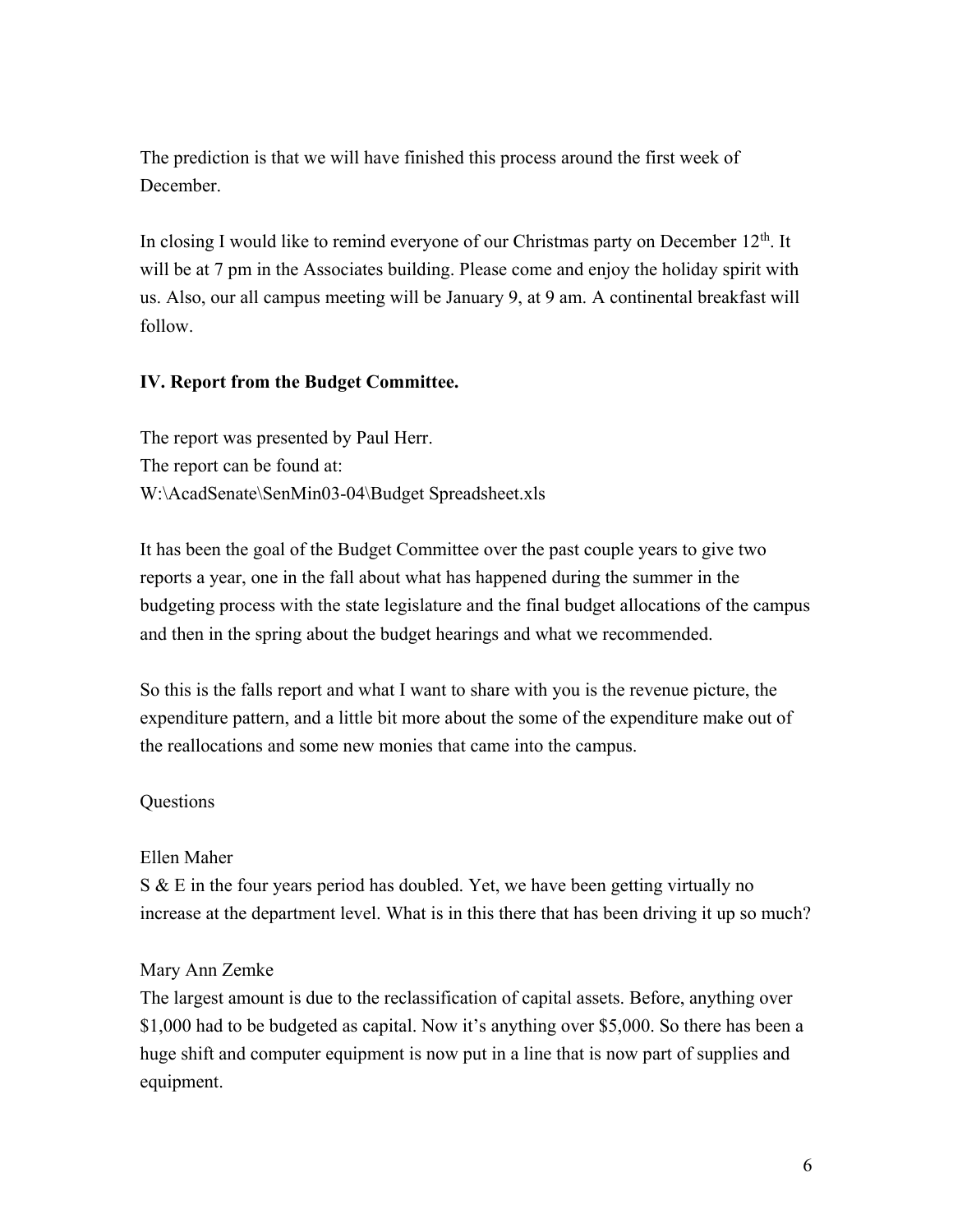#### Ellen Maher

But capital assets have not gone down that much.

#### Mary Ann Zemke

The reason why you see that capital assets have not going down much is because there is an amount from last year of over \$339,000 of money that was part of our state appropriation. The University as a whole is very fearful that that money will be taken out of our budget. With the way things are going in the state, I would say there is a good chance that will happen. A decision was made by the all the Vice Chancellors and Vice President Palmer's office to put that money in an equipment line. We cannot spend it. If we had identified it as unallocated, a state legislator might say we didn't really need it. But we do need it.

#### Sara Sage

I have a question about the percentage of financial aid. Was that money awarded to students?

### Paul Herr

There was a decrease of about \$80,000 given out in financial aid. That's campus scholarships I think. Is that right?

Mary Ann Zemke A better name is fee remissions.

Kevin Smant I have heard that the summer school budget has been cut. Is that true?

## Paul Herr

I don't have that information right here, but what I understand the summer school budget has changed very little.

Chancellor Reck No, it has not been cut.

Steve Norton I noticed between 2001/2002 to 2002/2003 there was a big jump in computer services.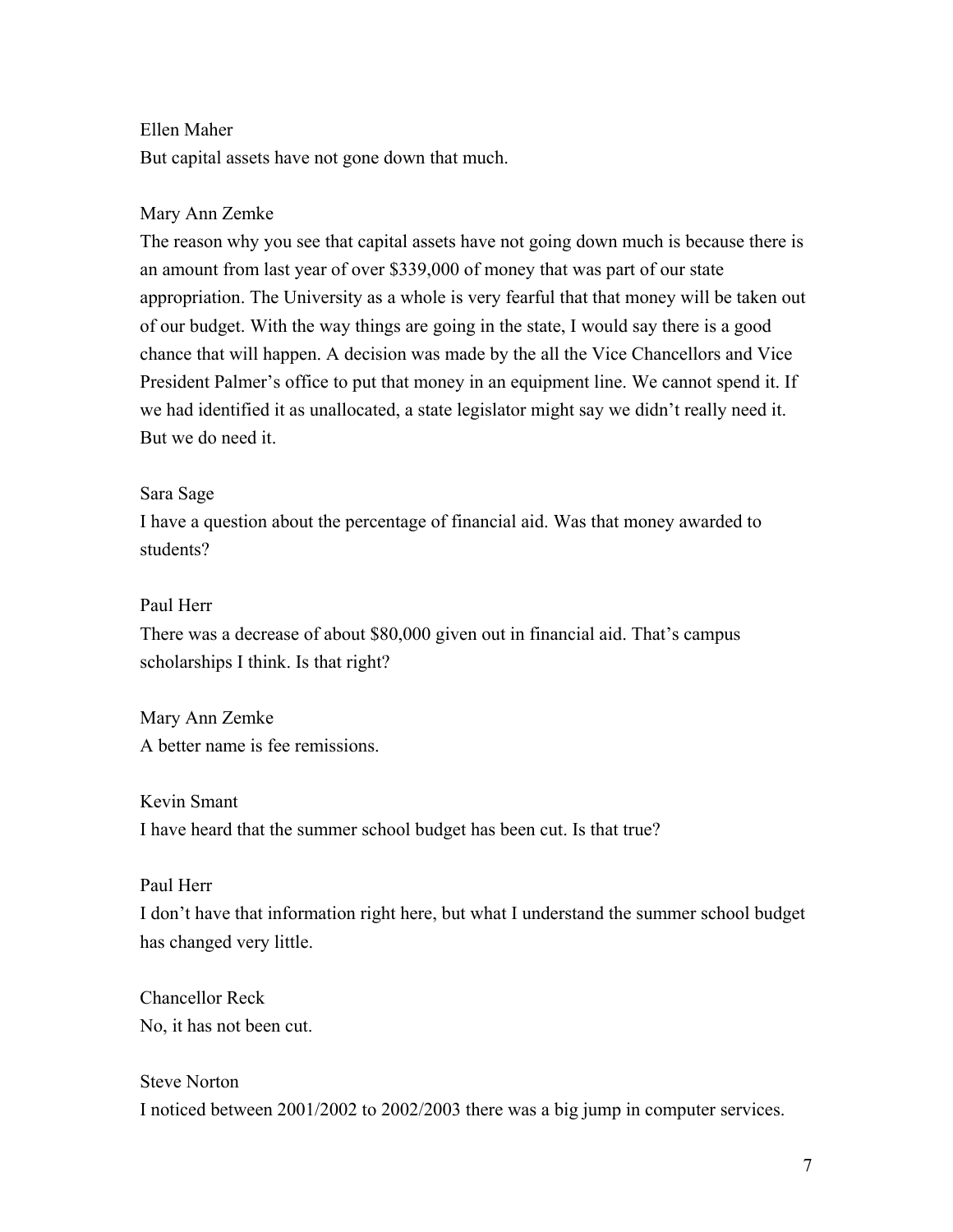#### Mary Ann Zemke

I think the significant amount there is the student technology fund. We are required to have that as part of our general fund. Monies that come in from student technology fund I call an island fund. We show what we expect the income to be and on the other side what our expenditure were but we cannot move it out of that account. There has been a significant increase in the fund due to increase credit hours.

#### Paul Herr

The student technology fee is one we have very little discretion over. It's set aside for students labs. It cannot be used for faculty computer replacement or anything like that.

#### Mike Keen

I wondering if there are any costs to us for the 18-20 program? I understand when we hire someone we only get a fraction back of the salary?

#### Paul Herr

We looked at that last year. The cost to us is twenty percent of the 18-20 cost for any given year. It depends on the how many people retired in the last five years. Yes, there is some cost to us, but not the full cost.

#### Mary Ann Zemke

The way to calculate it for simplicity is when someone retires under the 18-20 program twenty percent of their salary is taken right off the top and set aside. We are assessed that amount the following year. To date we have set aside \$367,000.The nice thing, after most of us are gone from here, is we will be able to reallocate that money.

Mike Keen Have we done any projections on that?

#### Mary Ann Zemke

Yes, we have not yet hit the peak. We will do so in about five years. We will not need to fund it more. Then it will begin to go down.

#### Mike Keen

It would be useful if we could get a report on that.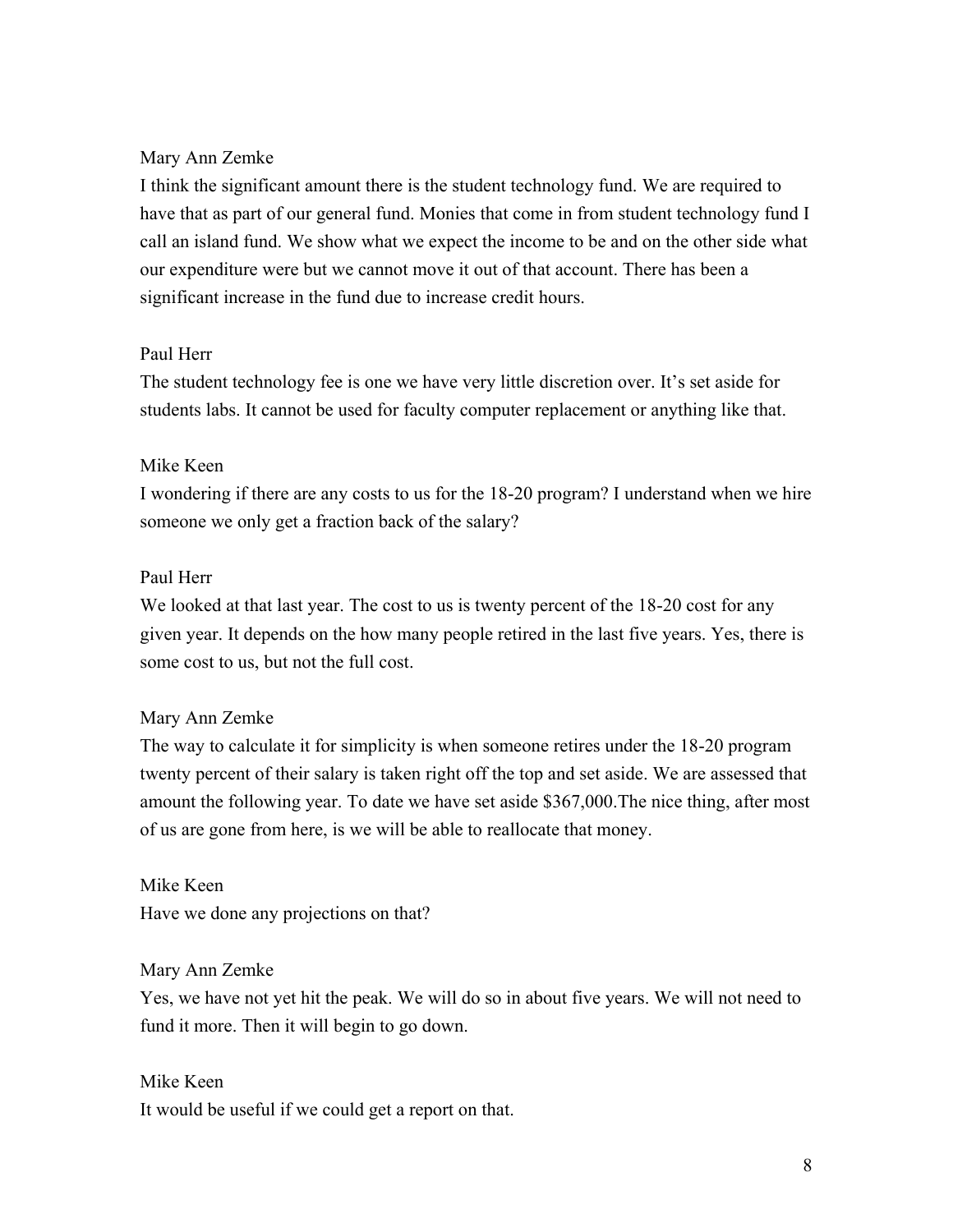Mary Ann Zemke I can do that

#### Paul Herr

Mary Ann provided a five year projection to the budget committee last year. We looked at those projections last year.

## **V. Constitutional Amendment – Student Affairs Committee Description**

## Roy Schreiber

The final item of business on our agenda is the constitutional amendment that would change the description of the Student Affairs Committee. It been distributed electronically. It has also been distributed in hard copy.

Just to remind people about the way this process works. We will talk about this proposed amendment here. You can suggest amendments to the amendment and they can be voted on here in this body. When we get to the end of this discussion, what we need is a motion from the floor to closed debate. Once debate is closed and you vote to closed debate, then the amendment will be distributed for a mail ballot. We will not do a final vote here.

I think the easiest way to go through this, unless you have some objection to this, would be to take it line by line to see if anyone has a comment on each line as it is written here. If not, we will move on to the next line.

Does anyone have an objection to going about this in that fashion? (There were no objections)

## **Point 1**

.

The first change is in point one. What the committee is doing is becoming more specific. The proposal is to add the line to their responsibilities

(Roy Schreiber reads from the proposed amendment)

"To recommend and review policies related to student life, including student rights and responsibilities, safety, student housing and student fees."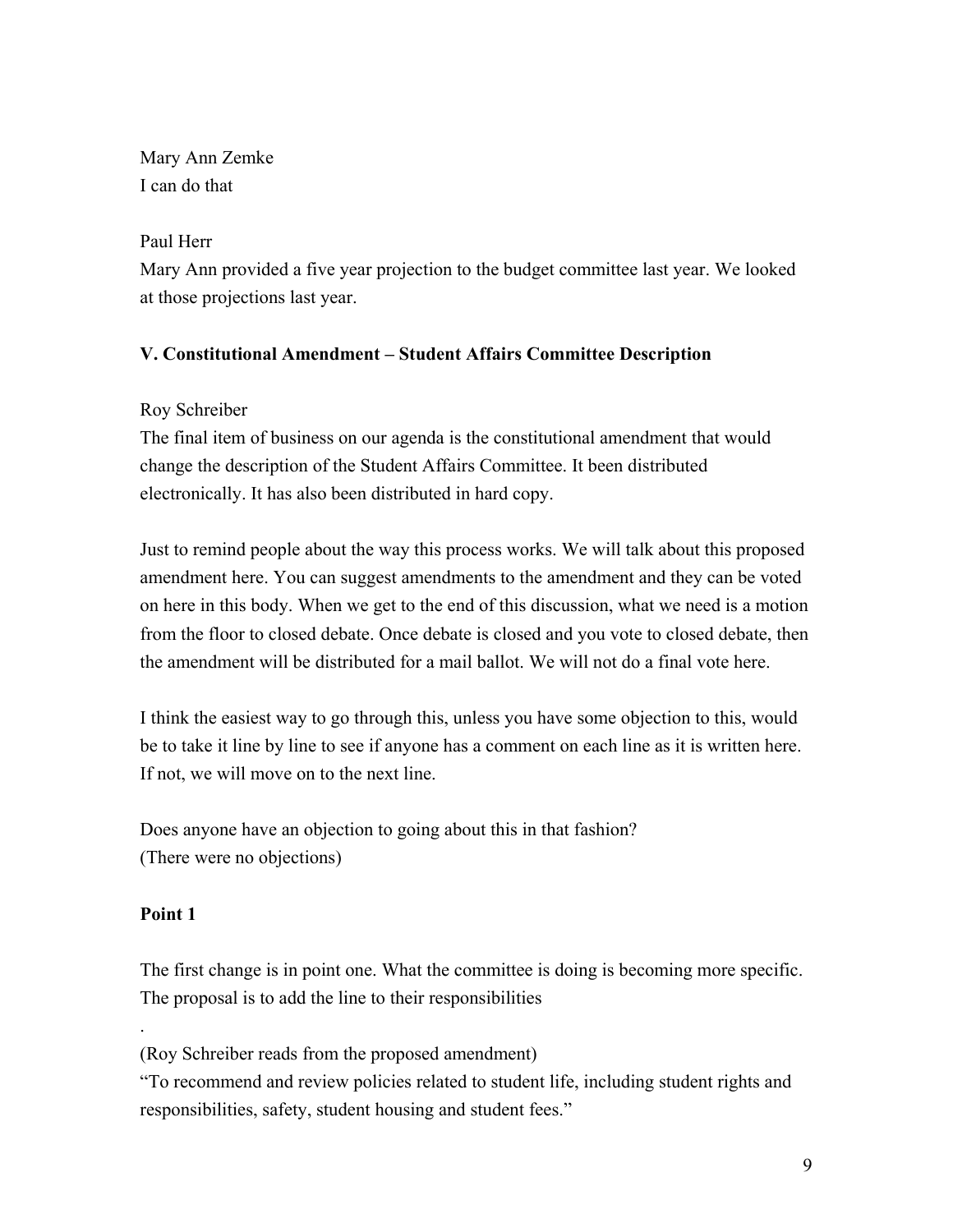Does anyone have any commentary or proposed change for that line?

#### Steven Gerencser

The question I have relates to the responsibility to recommend and review. I wonder about the nature of that authority. Is authority the right way to describe what this is? Is this a type of oversight? Is this a type of observation? There seems to be no capacity for authority, just to recommend and review.

## Doug McMillen

We were actually looking through the handbook and all the committee's descriptions have that phrase "the authority." So the committee was just trying to be consistent with what was in the handbook. We debated what that phrase really means and decided it really doesn't matter since we will define that authority in points one through three. We do recommend and review policy and that really is our authority.

### Steven Gerencser

I guess I do ask about this point in particular because there has a controversy in the recent past about who has authority in these matters. Is there anyone else on campuse who claims authority over non academic student affairs?

## Doug McMillen

The feeling of the Student Affairs committee is that if we feel a policy should be made, the authority doesn't lie with the Student Affairs committee. We will bring it to the Academic Senate.

President Schreiber asked for further comments. There were none.

## **Point 2**

(Roy Schreiber reads the second point)

"To monitor student life as it relates to university student organizations, including officers' and senators' eligibility, elections, and budgets of the Student Government Association (SGA)."

(President Schreiber asks for comments)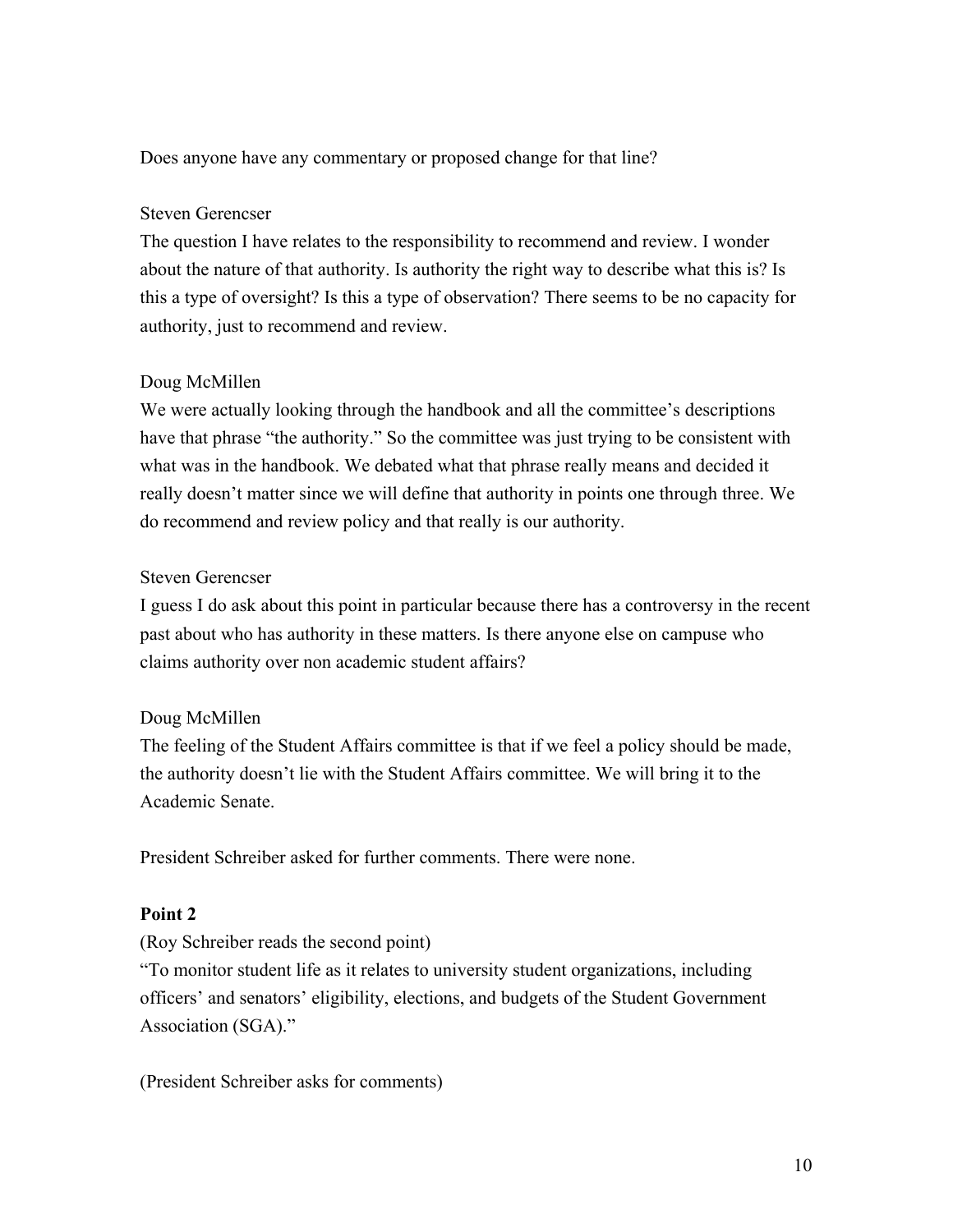Steven Gerencser

Does this indicate there are specific reporting responsibilities that can be required by the Student Affairs Committee? Can you require reports on budgets?

Doug McMillen We have exercised that authority.

Mike Keen I wonder if the term budget includes expenditures.

#### Doug McMillen

Originally, the committee wanted to see the final approved budget. We wanted to make certain that some scenarios didn't play out. For example, the preface writes a number of negative articles about the SGA, so the SGA cuts the preface budget.

#### Mike Keen

I would offer as a friendly amendment that "and expenditures" be added to the sentence after "budget."

Doug McMilllen I would accept that.

## Paul Herr

I don't know that it's appropriate for faculty to monitor expenditures. Maybe they should look at expenditures over the year. But, it implies there is some type of oversight that may be better exercised by administrative positions.

Doug McMillen What about annual budgets?

(The word "annual" was added before "budgets" as a friendly amendment)

(Roy Schreiber asked for further comments. None were given)

## **Point 3**

(Roy Schreiber reads the third point)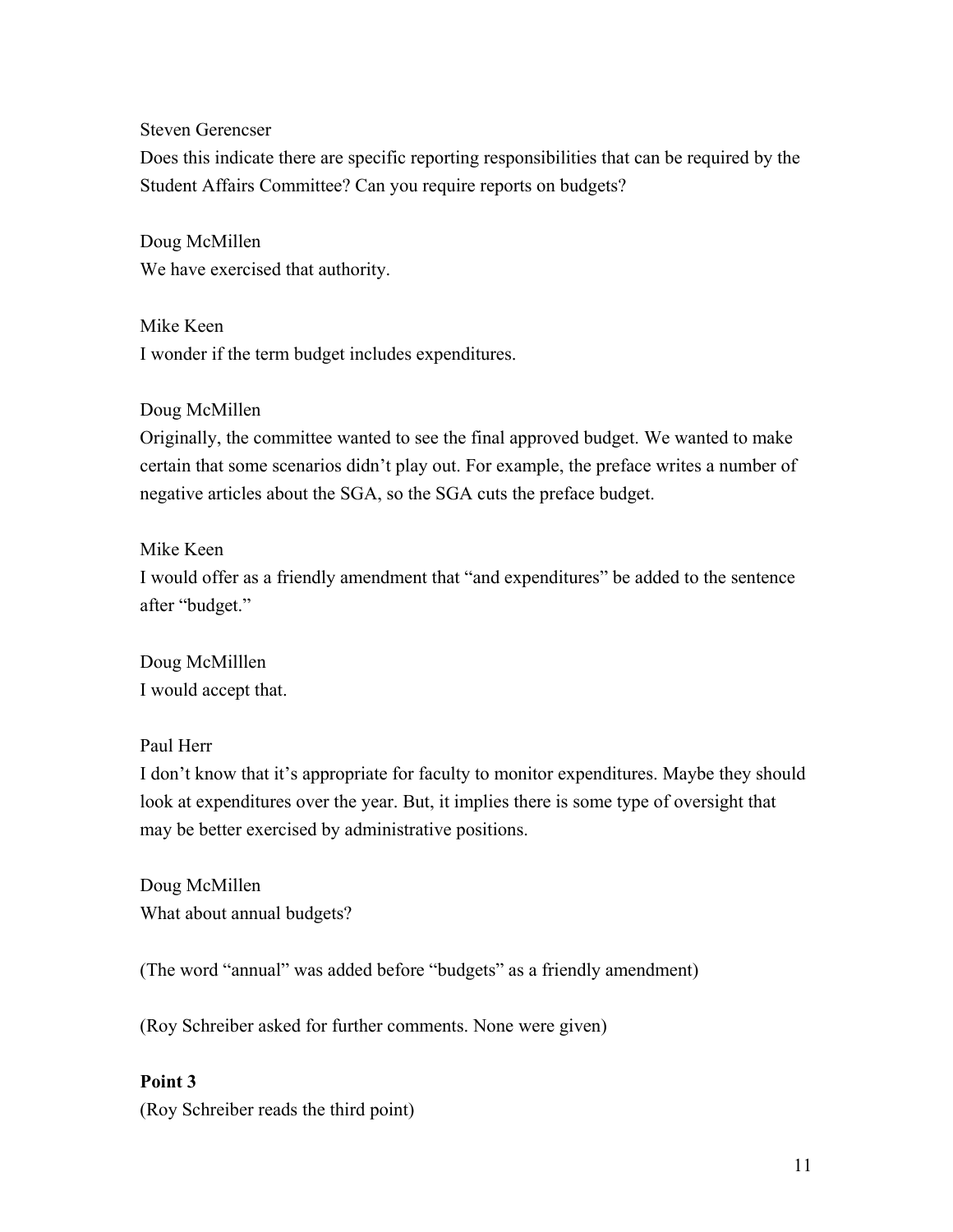"To monitor student support services, including the University Bookstore, the Student Counseling and Life Skills Center, and the Child Development Center."

#### Ellen Maher

I wonder about two things. First the inclusion of the Child Development Center now that the Child Development Center reports to an academic unit, the School of Education. Secondly, I wonder about the omission of the Student Activity Center.

#### Doug McMillen

With respect to the Child Development Center, that has recently gone over to the School of Education, we still thinking we should have authority over that because forty percent of the salary for the person in charge of the Child Development Center comes from students and a significant amount of student fees go to support the Child Development **Center** 

With respect to the Student Activity Center, that is under the purview of the Student Affairs Committee and the Athletics Committee. We talked with the Athletics Committee and we divide it up so that the Athletics Committee takes care of the athletics, recreations and intramurals programs and the Student Affairs Committee will taken care of the clubs and organizations.

(Roy Schreiber asked for other comments. None were given)

(Roy Schreiber reads the first paragraph after the numbered responsibilities) "The Committee on Student Affairs shall recommend one of its faculty members to serve as a liaison on the Campus Scholarship Committee."

#### Pat Furlong

I noticed in one other section it specifies a voting member. Is there the intention that liaison should be a voting member of the committee?

Doug McMillen There is that intention.

Betsy Lucal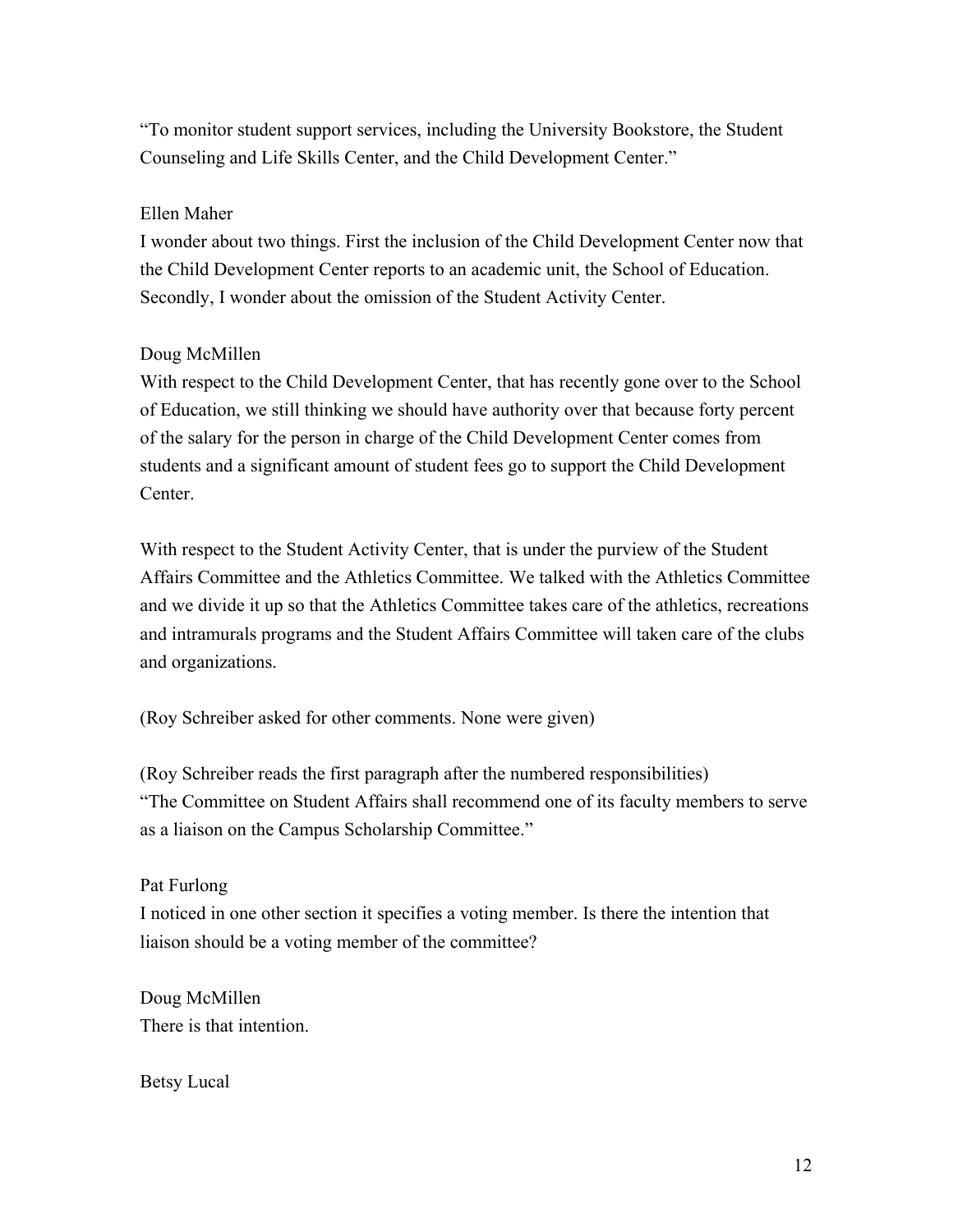I'm on the Athletics Committee and it is my understanding that we were not going to take care of intramurals program.

Doug McMillen The email I got from Dave [Fred] suggests otherwise

Betsy Lucal

We talked about this in the committee recently we were going to leave [intramurals] to you. We feel that our responsibilities include intercollegiate sports. You may want to check with Dave [Fred].

## Ellen Maher

Going back to the question about the Student Activity Center in point three, I wonder if the Student Activity Center ought to be included. Even if it says something like "in cooperation with the Athletics Committee" so that the sharing of responsibility is made explicit and the division of labor could change over time.

Doug McMillen So under point three it would say

Ellen Maher And, in conjunction with the Athletics Committee, the Student Activity Center.

# Doug McMillen

I will accept that as a friendly amendment. That would take care of the ambiguity associated with intramurals.

## Steven Gerencser

Getting back to the question about voting rights for the liaison to the Campus Scholarship Committee, I do think it should be made explicit. The meaning of liaison is someone who goes to meetings and brings back information, not a full voting member of the committee. If you desire voting rights for this person, it should say so in the language.

# Doug McMillen

I current serve on the scholarship committee as a representative of the Student Affairs Committee and I do vote. Making it explicit is a good idea.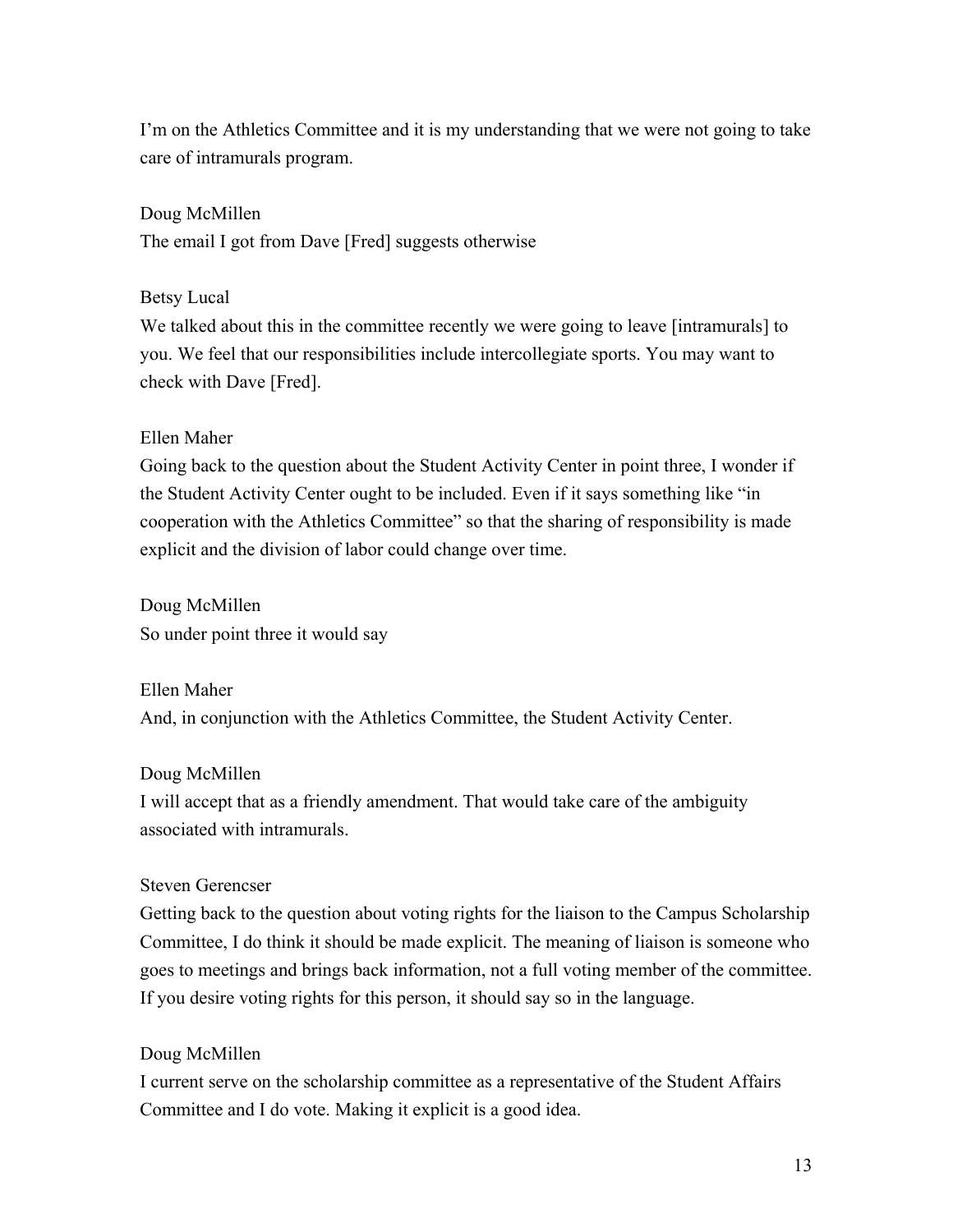Roy Schreiber Do you want to put "as a voting liaison?"

Steven Gerencser You could just add "with voting privileges."

(The phrase "with voting privileges" was added to the end of the sentence)

(Roy Schreiber asked for other comments. None were given)

(Roy Schreiber read the second paragraph after the numbered responsibilities) "Faculty committee members serve as members of the Hearing Commission and/or the Campus Review Board (to hear student appeals) subject to the approval of the Executive Committee of the Academic Senate."

(Roy Schreiber asked for comments. None were given)

(Roy Schreiber read the last paragraph of the amendment) "The Associate Vice-Chancellor of Student Life, or equivalent, shall serve as a voting *exofficio* member of the committee."

Chancellor Reck

Just for clarification, Doug, the position we are searching for is the Director of Student Life. Is that equivalent? My concern is the Associate Vice-Chancellor.

Doug McMillen We were thinking of someone higher up.

Chancellor Reck Then it should say Associate Vice-Chancellor for Student Affairs. That would make more sense.

Doung McMillen Friendly amendment accepted.